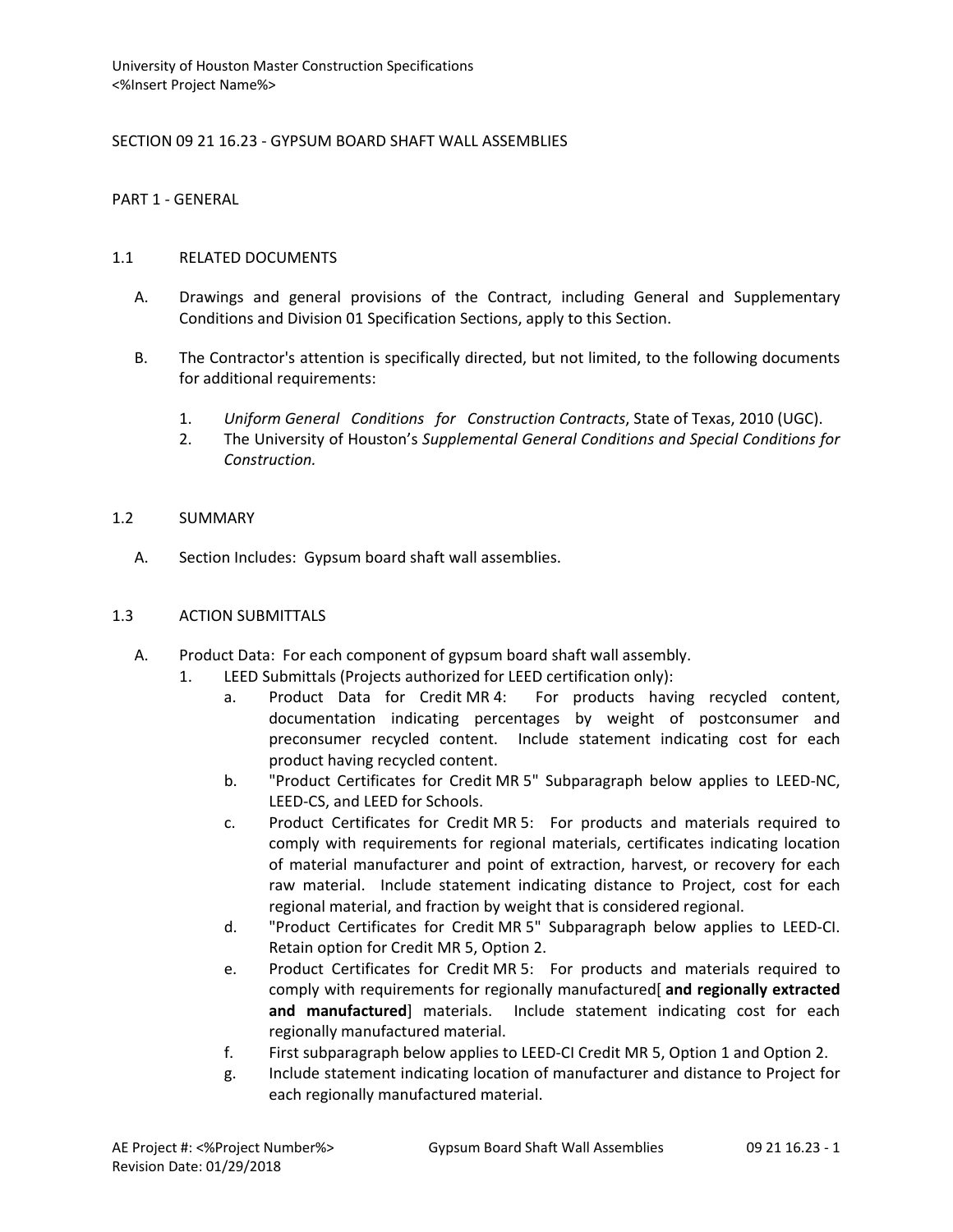- h. First subparagraph below applies to LEED-CI Credit MR 5, Option 2.
- i. Include statement indicating location of manufacturer and point of extraction, harvest, or recovery for each raw material used in regionally extracted and manufactured materials. Indicate distance to Project and fraction by weight of each regionally manufactured material that is regionally extracted.
- j. "Laboratory Test Reports for Credit EQ 4" Subparagraph below applies to LEED for Schools.
- k. Laboratory Test Reports for Credit EQ 4: For gypsum board shaft wall systems, documentation indicating that products comply with the testing and product requirements of the California Department of Health Services' "Standard Practice for the Testing of Volatile Organic Emissions from Various Sources Using Small-Scale Environmental Chambers."

#### 1.4 INFORMATIONAL SUBMITTALS

A. Evaluation Reports: For shaft wall assemblies , from ICC-ES.

#### 1.5 DELIVERY, STORAGE, AND HANDLING

A. Store materials inside under cover and keep them dry and protected against weather, condensation, direct sunlight, construction traffic, and other potential causes of damage. Stack panels flat and supported on risers on a flat platform to prevent sagging.

#### 1.6 FIELD CONDITIONS

- A. Environmental Limitations: Comply with ASTM C 840 requirements or with gypsum board manufacturer's written recommendations, whichever are more stringent.
- B. Do not install interior products until installation areas are enclosed and conditioned.
- C. Do not install panels that are wet, moisture damaged, or mold damaged.
	- 1. Indications that panels are wet or moisture damaged include, but are not limited to, discoloration, sagging, and irregular shape.
	- 2. Indications that panels are mold damaged include, but are not limited to, fuzzy or splotchy surface contamination and discoloration.

## PART 2 - PRODUCTS

## 2.1 PERFORMANCE REQUIREMENTS

A. Fire-Resistance-Rated Assemblies: For fire-resistance-rated assemblies, provide materials and construction identical to those tested in assembly indicated according to ASTM E 119 by an independent testing agency.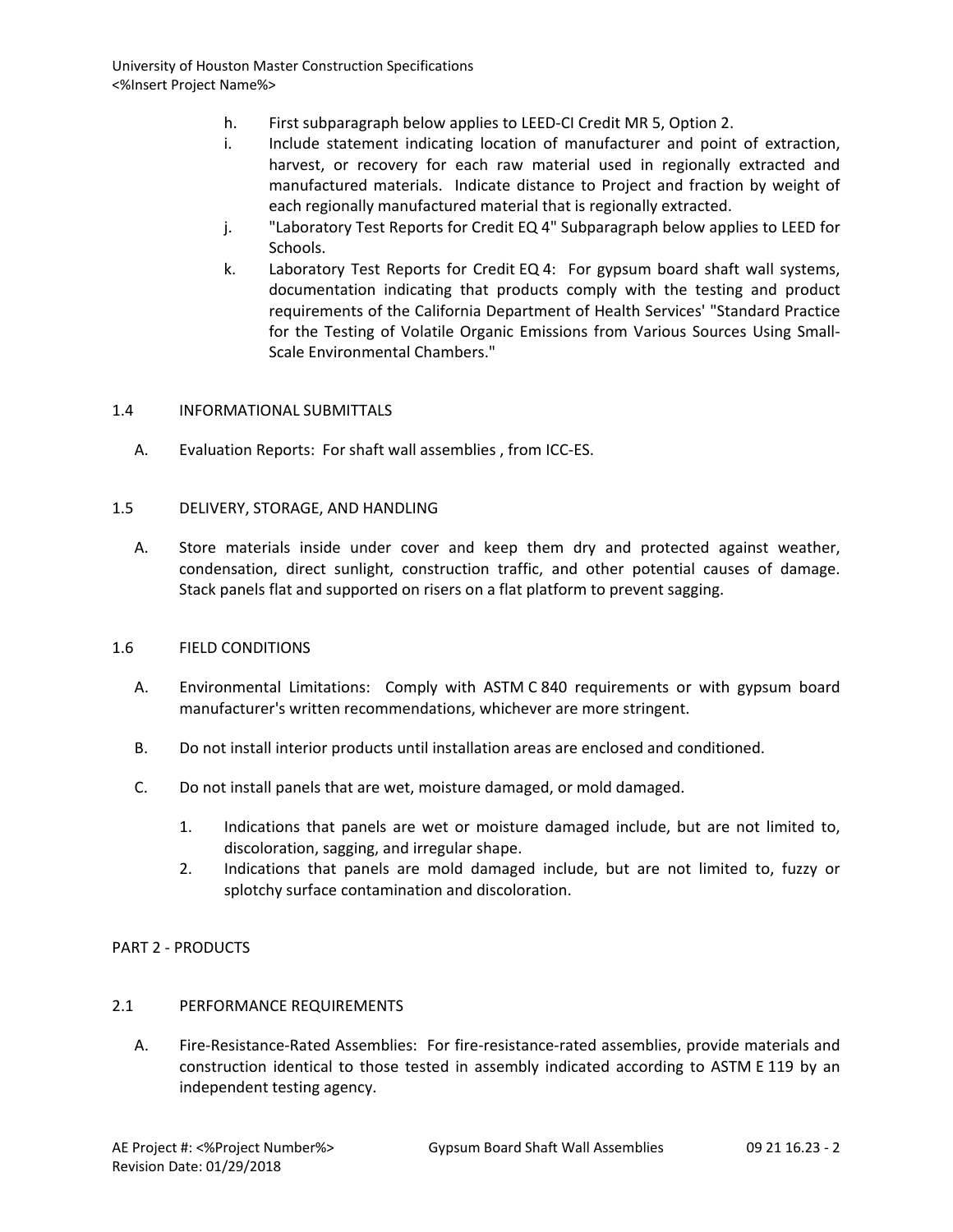- B. STC-Rated Assemblies: Provide materials and construction identical to those of assemblies tested according to ASTM E 90 and classified according to ASTM E 413 by a testing and inspecting agency.
- C. Low-Emitting Materials: Gypsum shaft wall assemblies shall comply with the testing and product requirements of the California Department of Health Services' "Standard Practice for the Testing of Volatile Organic Emissions from Various Sources Using Small-Scale Environmental Chambers."

## 2.2 GYPSUM BOARD SHAFT WALL ASSEMBLIES

- A. Fire-Resistance Rating: As indicated .
- B. Studs: Manufacturer's standard profile for repetitive members, corner and end members, and fire-resistance-rated assembly indicated.
	- 1. Depth: As indicated .
	- 2. Minimum Base-Metal Thickness: As indicated .
- C. Runner Tracks: Manufacturer's standard J-profile track with manufacturer's standard long-leg length, but at least 2 inches long and matching studs in depth.
	- 1. Minimum Base-Metal Thickness: As indicated .
- D. Elevator Hoistway Entrances: Manufacturer's standard J-profile jamb strut with long-leg length of 3 inches, matching studs in depth, and not less than 0.033 inch thick.
- E. Insulation: Sound attenuation blankets.

## 2.3 PANEL PRODUCTS

- A. Recycled Content of Gypsum Panel Products: Postconsumer recycled content plus one-half of preconsumer recycled content not less than percent by weight.
- B. Regional Materials: Gypsum panel products shall be manufactured within 500 miles of Project site from materials that have been extracted, harvested, or recovered, as well as manufactured, within 500 miles of Project site.
- C. Regional Materials: Gypsum panel products shall be manufactured within 500 miles of Project site.
- D. Panel Size: Provide in maximum lengths and widths available that will minimize joints in each area and that correspond with support system indicated.
- E. Gypsum Shaftliner Board, Type X: ASTM C 1396/C 1396M; manufacturer's proprietary fireresistive liner panels with paper faces.
	- 1. [Products:](http://www.specagent.com/LookUp/?ulid=5384&mf=04&src=wd) Subject to compliance with requirements, provide one of the following :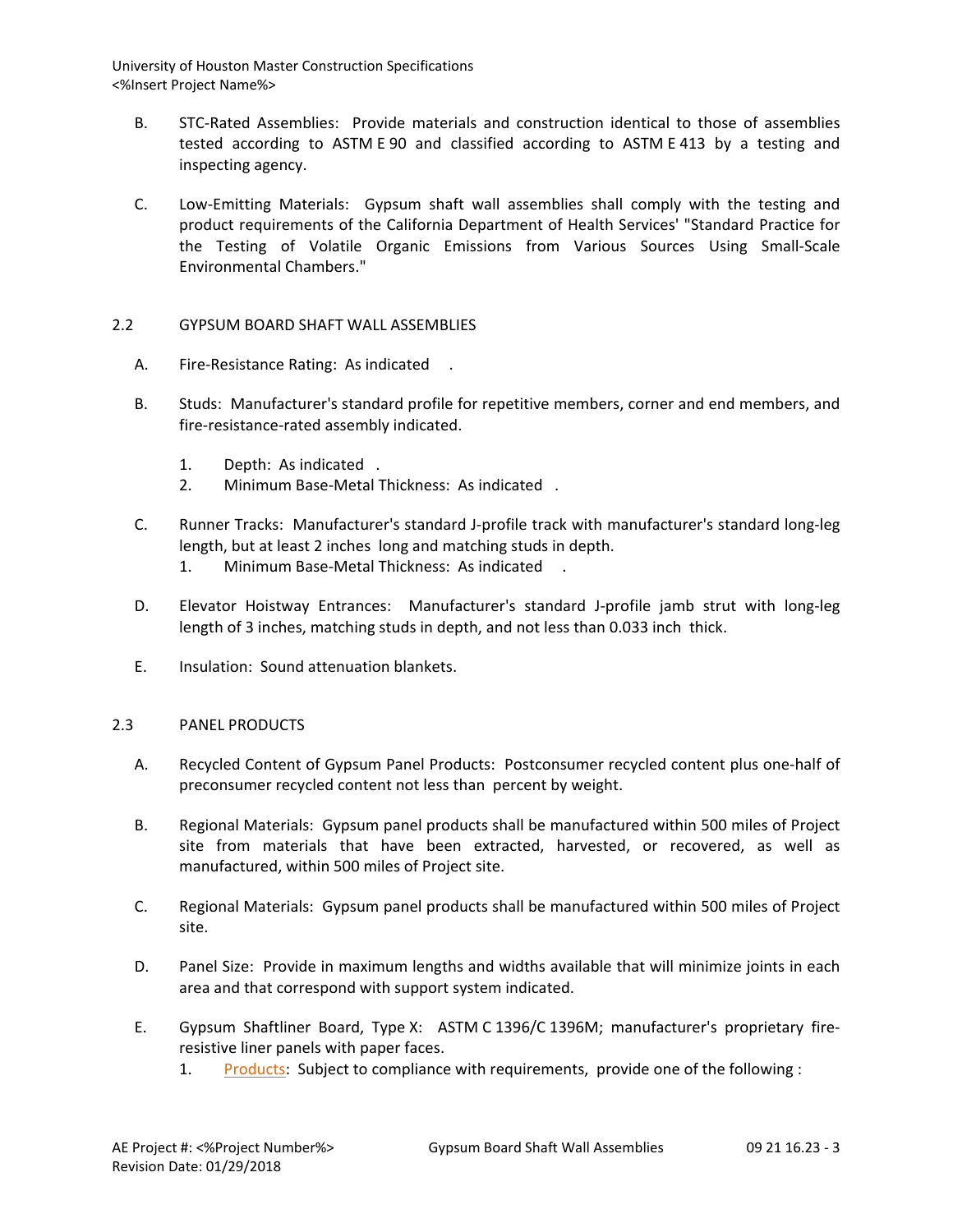- a. [Georgia-Pacific Gypsum LLC,](http://www.specagent.com/LookUp/?uid=123456792175&mf=04&src=wd) Subsidiary of Georgia Pacific; ToughRock Fireguard Shaftliner.
- b. [National Gypsum Company;](http://www.specagent.com/LookUp/?uid=123456792179&mf=04&src=wd) Gold Bond Brand Fire-Shield Shaftliner.
- c. [USG Corporation;](http://www.specagent.com/LookUp/?uid=123456792186&mf=04&src=wd) Sheetrock Brand Gypsum Liner Panel.
- d. Substitute: see Section 01 25 00 Substitution Procedures.
- 2. Thickness: 1 inch.
- 3. Long Edges: Double bevel.
- F. Gypsum Shaftliner Board, Moisture- and Mold-Resistant Type X: ASTM C 1396/C 1396M; manufacturer's proprietary fire-resistive liner panels with moisture- and mold-resistant core and surfaces.
	- 1. [Products:](http://www.specagent.com/LookUp/?ulid=5385&mf=04&src=wd) Subject to compliance with requirements, provide one of the following :
		- a. [Georgia-Pacific Gypsum LLC,](http://www.specagent.com/LookUp/?uid=123456792189&mf=04&src=wd) Subsidiary of Georgia Pacific; Dens-Glass Ultra Shaftliner.
		- b. [National Gypsum Company;](http://www.specagent.com/LookUp/?uid=123456792190&mf=04&src=wd) Gold Bond Brand Fire-Shield Shaftliner XP.
		- c. [USG Corporation;](http://www.specagent.com/LookUp/?uid=123456792195&mf=04&src=wd) Sheetrock Brand Mold Tough Gypsum Liner Panel.
		- d. Substitute: see section 01 25 00 Substitution Procedures.
	- 2. Thickness: 1 inch.
	- 3. Long Edges: Double bevel.
	- 4. Mold Resistance: ASTM D 3273, score of 10 as rated according to ASTM D 3274.
- G. Gypsum Board: As specified in Section 09 29 00 "Gypsum Board."

## 2.4 NON-LOAD-BEARING STEEL FRAMING

- A. Recycled Content of Steel: Postconsumer recycled content plus one-half of preconsumer recycled content not less than 25 percent.
- B. Steel Framing Members: Comply with ASTM C 645 requirements for metal unless otherwise indicated.
	- 1. Protective Coating: Coating with equivalent corrosion resistance of ASTM A 653/A 653M, G40 unless otherwise indicated.
- C. Firestop Tracks: Top runner manufactured to allow partition heads to expand and contract with movement of the structure while maintaining continuity of fire-resistance-rated assembly indicated; in thickness not less than indicated for studs and in width to accommodate depth of studs.
	- 1. [Products:](http://www.specagent.com/LookUp/?ulid=5386&mf=04&src=wd) Subject to compliance with requirements, provide one of the following :
		- a. [Fire Trak Corp.](http://www.specagent.com/LookUp/?uid=123456792196&mf=04&src=wd); Fire Trak System attached to studs with Fire Trak Posi Klip.
		- b. GCP Applied Technologies; FlameSafe FlowTrak System.
		- c. [Metal-Lite, Inc.;](http://www.specagent.com/LookUp/?uid=123456792198&mf=04&src=wd) The System.
		- d. Substitutions: see Section 01 25 00 Substitution Procedures.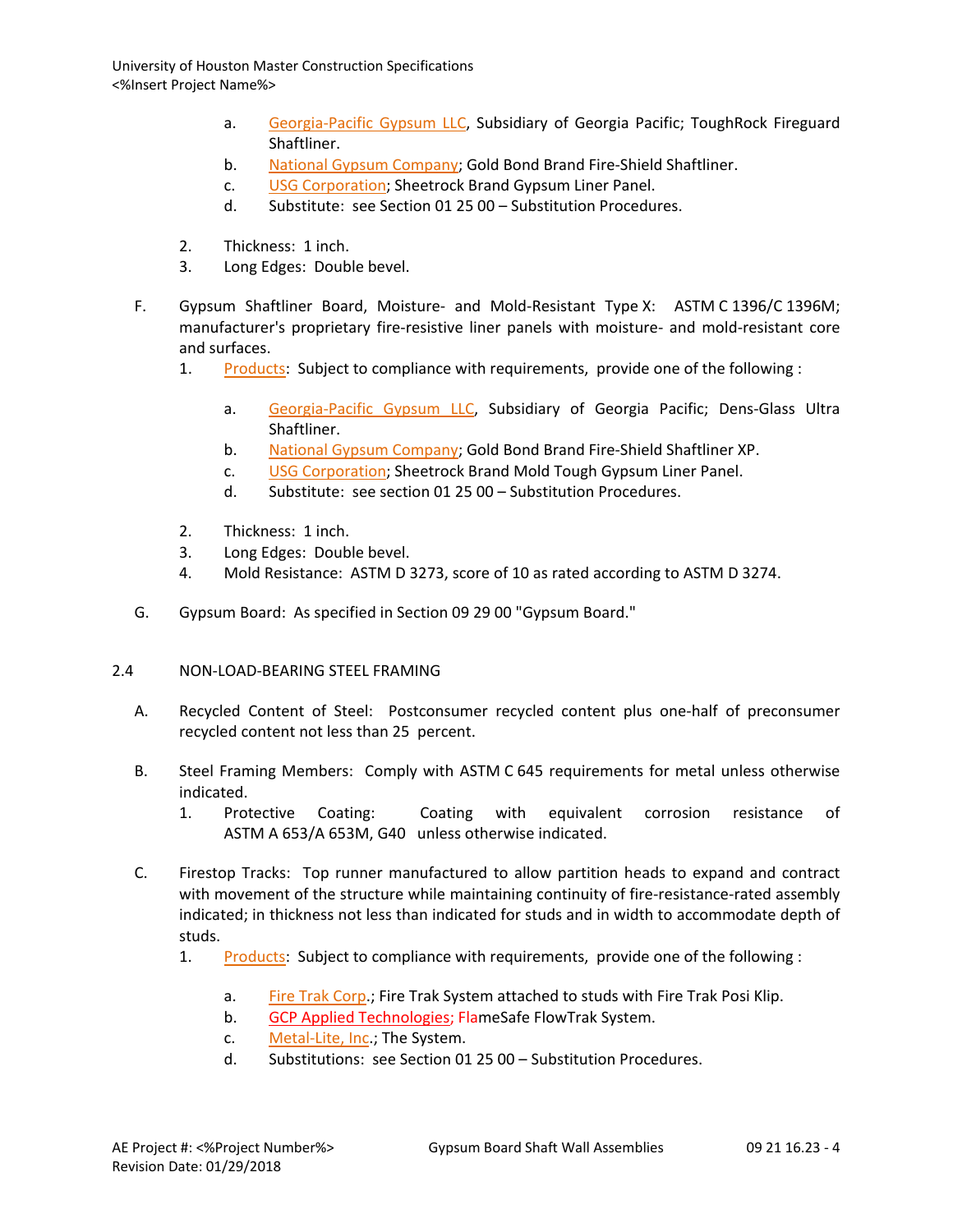#### 2.5 AUXILIARY MATERIALS

- A. General: Provide auxiliary materials that comply with manufacturer's written recommendations.
- B. Trim Accessories: Cornerbead, edge trim, and control joints of material and shapes as specified in Section 09 29 00 "Gypsum Board" that comply with gypsum board shaft wall assembly manufacturer's written recommendations for application indicated.
- C. Steel Drill Screws: ASTM C 1002 unless otherwise indicated.
- D. Track Fasteners: Power-driven fasteners of size and material required to withstand loading conditions imposed on shaft wall assemblies without exceeding allowable design stress of track, fasteners, or structural substrates in which anchors are embedded.
	- 1. Expansion Anchors: Fabricated from corrosion-resistant materials, with capability to sustain, without failure, a load equal to 5 times design load, as determined by testing according to ASTM E 488 conducted by a qualified testing agency.
	- 2. Power-Actuated Anchors: Fastener system of type suitable for application indicated, fabricated from corrosion-resistant materials, with capability to sustain, without failure, a load equal to 10 times design load, as determined by testing according to ASTM E 1190 conducted by a qualified testing agency.
- E. Sound Attenuation Blankets: As specified in Section 09 29 00 "Gypsum Board."
- F. Acoustical Sealant: As specified in Section 09 29 00 "Gypsum Board."

## PART 3 - EXECUTION

## 3.1 EXAMINATION

- A. Examine substrates to which gypsum board shaft wall assemblies attach or abut, with Installer present, including hollow-metal frames, elevator hoistway door frames, cast-in anchors, and structural framing. Examine for compliance with requirements for installation tolerances and other conditions affecting performance.
- B. Examine panels before installation. Reject panels that are wet, moisture damaged, or mold damaged.
- C. Proceed with installation only after unsatisfactory conditions have been corrected.

## 3.2 PREPARATION

A. Sprayed Fire-Resistive Materials: Coordinate with gypsum board shaft wall assemblies so both elements of Work remain complete and undamaged. Patch or replace sprayed fire-resistive materials removed or damaged during installation of shaft wall assemblies to comply with requirements specified in Section 07 81 00 "Applied Fireproofing."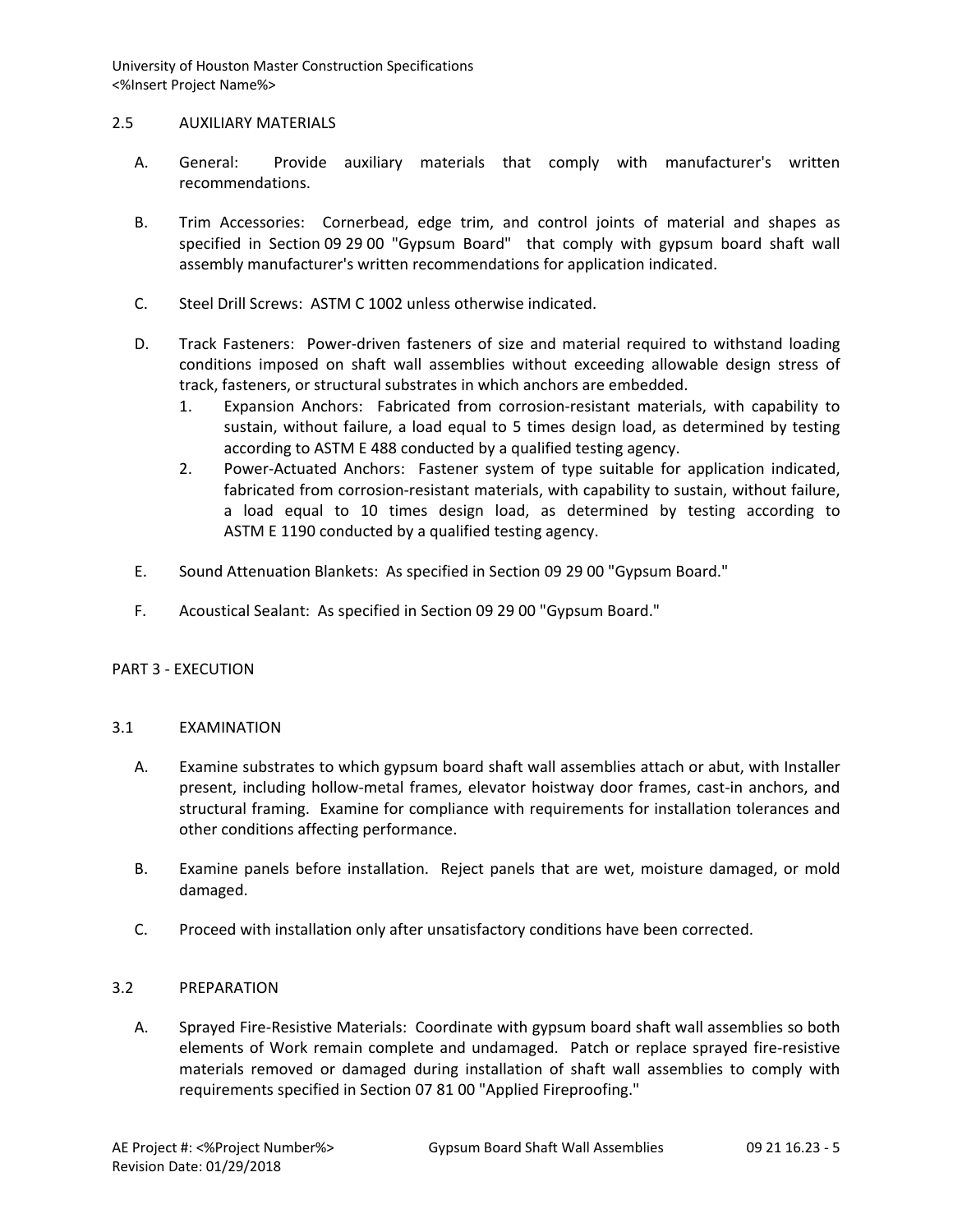B. After sprayed fire-resistive materials are applied, remove only to extent necessary for installation of gypsum board shaft wall assemblies and without reducing the fire-resistive material thickness below that which is required to obtain fire-resistance rating indicated. Protect remaining fire-resistive materials from damage.

## 3.3 INSTALLATION

- A. General: Install gypsum board shaft wall assemblies to comply with requirements of fireresistance-rated assemblies indicated, manufacturer's written installation instructions, and ASTM C 754 other than stud-spacing requirements.
- B. Do not bridge building expansion joints with shaft wall assemblies; frame both sides of expansion joints with furring and other support.
- C. Install supplementary framing in gypsum board shaft wall assemblies around openings and as required for blocking, bracing, and support of gravity and pullout loads of fixtures, equipment, services, heavy trim, furnishings, wall-mounted door stops, and similar items that cannot be supported directly by shaft wall assembly framing.
	- 1. Elevator Hoistway: At elevator hoistway-entrance door frames, provide jamb struts on each side of door frame.
	- 2. Reinforcing: Where handrails directly attach to gypsum board shaft wall assemblies, provide galvanized steel reinforcing strip with 0.033-inch minimum thickness of base metal (uncoated), accurately positioned and secured behind at least one layer of face panel.
- D. Penetrations: At penetrations in shaft wall, maintain fire-resistance rating of shaft wall assembly by installing supplementary steel framing around perimeter of penetration and fire protection behind boxes containing wiring devices, elevator call buttons, elevator floor indicators, and similar items.
- E. Isolate perimeter of gypsum panels from building structure to prevent cracking of panels, while maintaining continuity of fire-rated construction.
- F. Firestop Tracks: Where indicated, install to maintain continuity of fire-resistance-rated assembly indicated.
- G. Control Joints: Install control joints at locations indicated on Drawings while maintaining fireresistance rating of gypsum board shaft wall assemblies.
- H. Sound-Rated Shaft Wall Assemblies: Seal gypsum board shaft walls with acoustical sealant at perimeter of each assembly where it abuts other work and at joints and penetrations within each assembly.
- I. Installation Tolerance: Install each framing member so fastening surfaces vary not more than 1/8 inch from the plane formed by faces of adjacent framing.